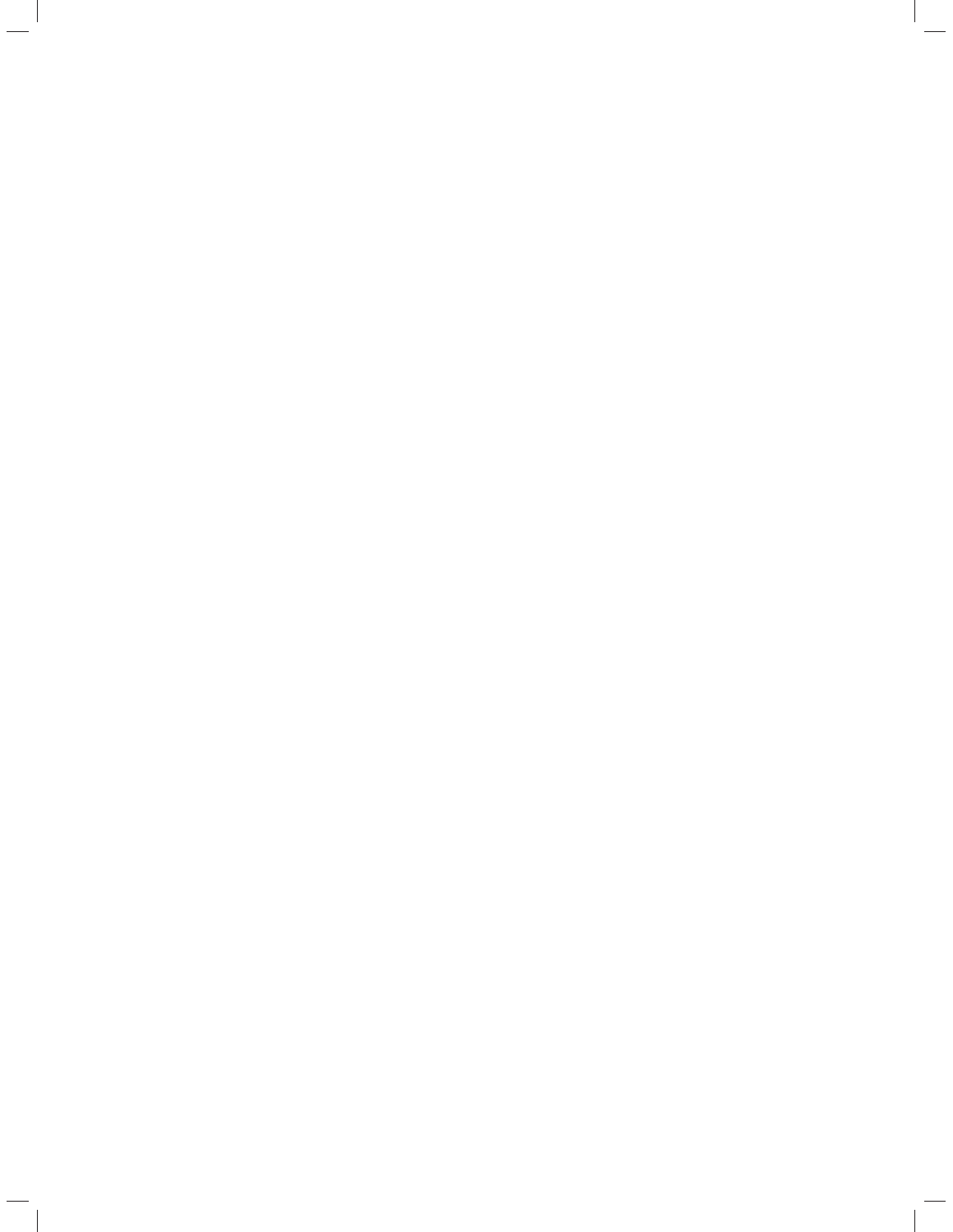## **Abalone**

 Antioxidant activity and cytotoxicity of the edible mushroom, *Pleurotus cystidiosus* against Hep-2 carcinoma cells (Menikpurage I.P., Soysa S.S.S.B.D.P. & Abeytunga D.T.U. **40**: 107-114 (2012)

#### **Acceptor**

Electrochemical investigation of the new dyad of the Zn<sup>2+</sup> derivative of *meso*-5-(4-hydroxyphenyl)-10, 15, 20- tris (4-methoxy phenyl) porphyrin and *meso*-5-(4 hydroxyphenyl) -10,15,20- trisphenyl porphyrin points to photoinduced electron transfer (Herath A.C., Karunaratne V., Rajapakse R.M.G. & Wickramasinghe A.) **40**: 149-156 (2012)

#### **Aggregate gradation**

 Evaluation of the effect of Superpave aggregate gradations on Marshall mix design parameters of wearing course (Mampearachchi W.K. & Fernando P.R.D.) **40**: 183-194 (2012)

#### **Agro-ecological region**

 Estimation of carbon sequestration potential in coconut plantations under different agro-ecological regions and land suitability classes (Ranasinghe C.S. & Thimothias K.S.H.) **40**: 77-93 (2012)

### **Algorithm**

 Generalized Cochran Mantel Haenszel test for multilevel correlated categorical data: an algorithm and R function (De Silva D.B.U.S. & Sooriyarachchi M.R.) **40:** 137-148 (2012)

## **Angiogram**

Determining the sensitivity and specificity of a substitute test as a diagnostic for its gold standard in the presence of severe missingness (Senaratna D.M. & Sooriyarachchi M.R.) **40**: 321-331 (2012)

## **Antimicrobial activity**

Antimicrobial and toxicological activities of some depsides and depsidones (Thadhani V.M., Choudhary M.I., Khan S. & Karunaratne V.) **40**: 43-48 (2012)

### **Asphalt pavements**

Replacing traditional half spiral cut by a quarter cut with Ethephon; a simple approach to solve current issues related to latex harvesting in rubber industry (Rodrigo V.H.L., Kudaligama K.V.V.S., Fernando K.M.E.P. & Yapa P.A.J.) **40:** 293-302 (2012)

#### **Asphalt**

Review of asphalt binder grading systems for hot mix asphalt pavements in Sri Lanka (Mampearachchi W.K., Mihirani G.S., Binduhewa B.W.P. & Lalithya G.D.D.) **40**: 311-320 (2012)

## **At354**

Determination of the appropriate level of salinity for screening of hydroponically grown rice for salt tolerance (De Costa W.A.J.M., Wijeratne M.A.D., De Costa D.M. & Zahra A.R.F.) **40**: 123-136 (2012)

#### **Barcoding**

Evaluation of species limits of *Hortonia* by DNA barcoding (Rajapakse S., Iddamalgoda P., Ratnayake R., Wijesundara D.S.A., Bandara B.M.R. & Karunaratne V.) **40**: 345-349 (2012)

## **Binder grading**

Review of asphalt binder grading systems for hot mix asphalt pavements in Sri Lanka (Mampearachchi W.K., Mihirani G.S., Binduhewa B.W.P. & Lalithya G.D.D.) **40**: 311-320 (2012)

#### **Bioassays**

Determining the presence of cyanotoxins in water reservoirs of Anuradhapura, using molecular and bioassay methods (Magana Arachchi D.N. & Liyanage H.M.) **40**: 157-167 (2012)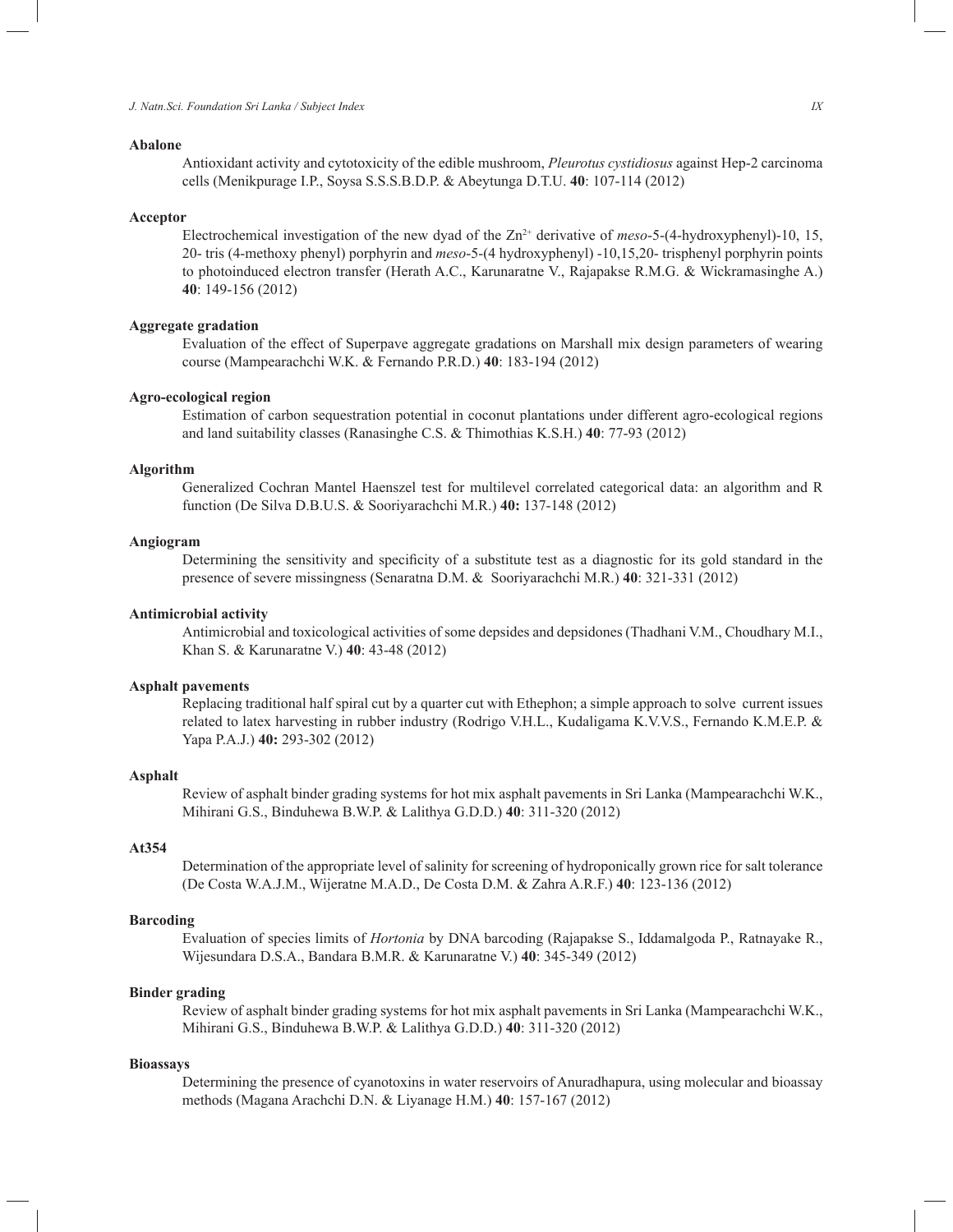## **Body weight**

Endosulfan (Thiodan® EC 35) induced toxico-pathological effect in male Japanese quails (*Coturnix japonica*) (Qamar A.B., Khan M.Z., Khan A., Saleemi M.K. & Javed I.) **40**: 97-105 (2012)

## **Brain computer interface (BCI)**

Fixed distance neighbour classifiers in brain computer interface systems (Nanayakkara A. & Sakkaff Z.) **40**: 195-200 (2012)

## **Carbon sequestration**

Estimation of carbon sequestration potential in coconut plantations under different agro-ecological regions and land suitability classes (Ranasinghe C.S. & Thimothias K.S.H.) **40**: 77-93 (2012)

#### **Carbon sequestration**

Estimation of carbon stocks in the forest plantations of Sri Lanka (De Costa W.A.J.M. & Suranga H.R.) **40**: 9-41 (2012)

#### **Chlorophyll** *a*

Effect of surface wind and wind vectors on sea surface chlorophyll *a* distribution in the ocean waters surrounding Sri Lanka for the period 1999 – 2003 (K.K.A.S. Yapa) **40**: 221-229 (2012)

#### **Chlorpyrifos**

Chlorpyrifos contamination of fresh water in a commercial vegetable cultivation area in Sri Lanka and the factors affecting the contamination (Menike A.M.W.*,* Shanthini R., Kalpage C.S., Karunarathna D.G.G.P.& Kankanamge A.) **40**: 333-344 (2012)

## *Chromolaena odorata*

Current status and management options for invasive plants at the Mihintale Wildlife Sanctuary (Ranwala S.M.W. & Thushari P.G.I.) **40**: 67-76 (2012)

## **Climate change mitigation**

Estimation of carbon stocks in the forest plantations of Sri Lanka (De Costa W.A.J.M. & Suranga H.R.) **40**: 9-41 (2012)

#### **Clustered data**

Generalized Cochran Mantel Haenszel test for multilevel correlated categorical data: an algorithm and R function (De Silva D.B.U.S. & Sooriyarachchi M.R.) **40:** 137-148 (2012)

## **Coastal inlets**

A comparative study of elevation data from different sources for mapping the coastal inlets and their catchment boundaries (Wickramagamage P., Wickramanayake N., Kumarihamy K., Vidanapathirana E. & Larson M.) **40**: 55-65 (2012)

#### *Cocos nucifera*

Estimation of carbon sequestration potential in coconut plantations under different agro-ecological regions and land suitability classes (Ranasinghe C.S. & Thimothias K.S.H.) **40**: 77-93 (2012)

## **Concrete overlays**

Feasibility of whitetopping pavements for resurfacing thin asphalt pavements (Mampearachchi W.K., Kosgolla J.V. & Tia M.) **40**: 293-302 (2012)

## **Conventional whitetopping**

Feasibility of whitetopping pavements for resurfacing thin asphalt pavements (Mampearachchi W.K., Kosgolla J.V. & Tia M.) **40**: 293-302 (2012)

## **Correlation coefficient and coastal upwelling**

Effect of surface wind and wind vectors on sea surface chlorophyll *a* distribution in the ocean waters surrounding Sri Lanka for the period 1999 – 2003 (K.K.A.S. Yapa) **40**: 221-229 (2012)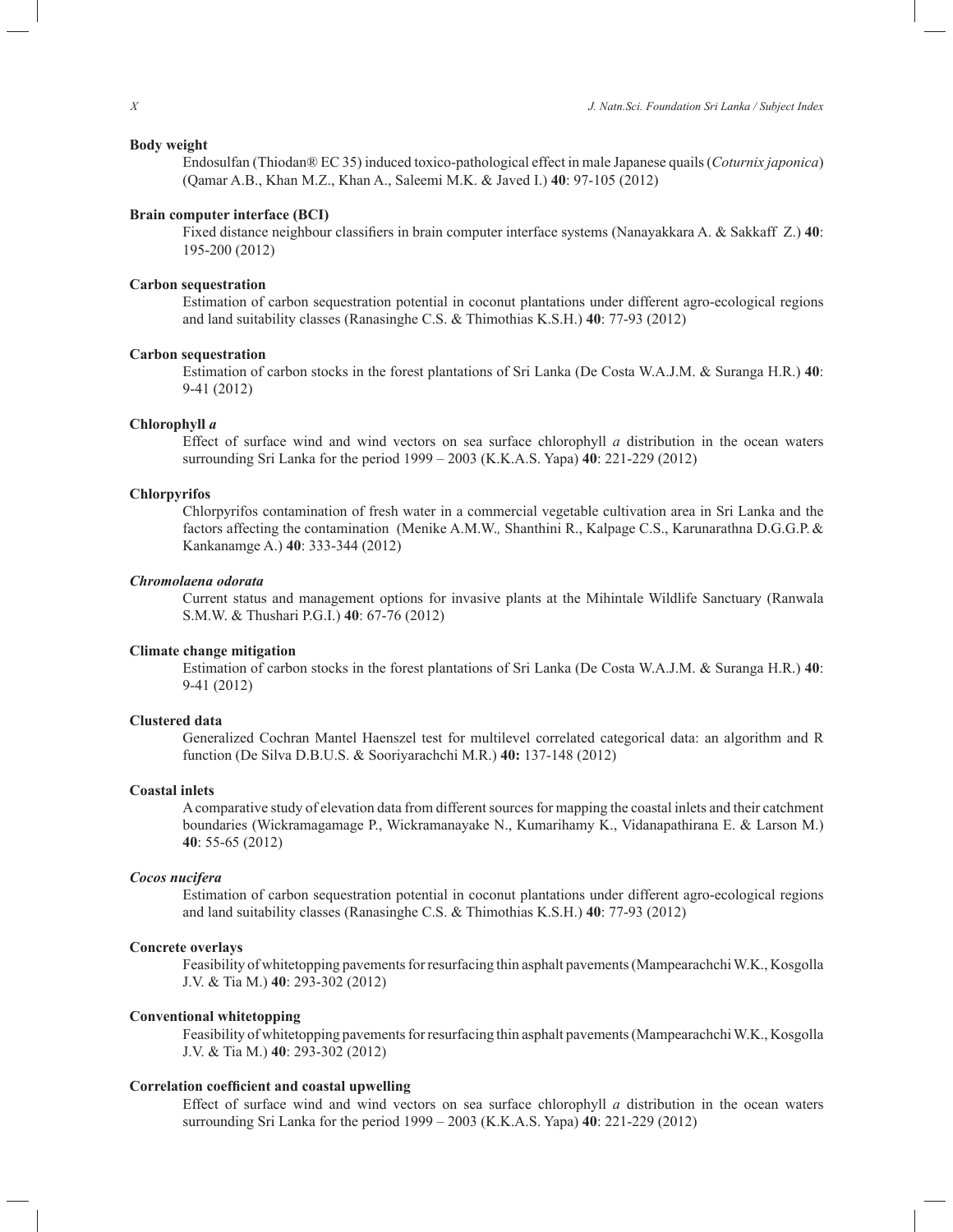#### *Corynespora cassiicola*

Some factors affecting *in vitro* production, germination and viability of conidia of *Corynespora cassiicola*  from *Hevea brasiliensis* (Fernando T.H.P.S., Jayasinghe C.K., Wijesundera R.L.C. & Siriwardane D.) **40**: 241-249 (2012)

#### **Corynespora leaf fall disease**

Some factors affecting *in vitro* production, germination and viability of conidia of *Corynespora cassiicola*  from *Hevea brasiliensis* (Fernando T.H.P.S., Jayasinghe C.K., Wijesundera R.L.C. & Siriwardane D.) **40**: 241-249 (2012)

## *Coturnix japonica*

Endosulfan (Thiodan® EC 35) induced toxico-pathological effect in male Japanese quails (*Coturnix japonica*) (Qamar A.B., Khan M.Z., Khan A., Saleemi M.K. & Javed I.) **40**: 97-105 (2012)

#### *Crassostrea madrasensis*

Growth and health status of cultured edible oyster, *Crassostrea madrasensis* (Preston) in the Panadura estuary, Sri Lanka (Piyathilaka M.A.P.C., Hettiarachchi M. & Wanninayake W.M.T.B.) **40**: 201-210 (2012)

#### **CSUP**

CSUP technique: a low cost sterilization method using sodium hypochlorite to replace the use of expensive equipment in micropropagation (Peiris S.E., De Silva E.D.U.D., Edussuriya M., Attanayake A.M.U.R.K. & Peiris B.C.N.) **40**: 49-54 (2012)

#### **Cyanotoxins**

Determining the presence of cyanotoxins in water reservoirs of Anuradhapura, using molecular and bioassay methods (Magana Arachchi D.N. & Liyanage H.M.) **40**: 157-167 (2012)

## *Cylindrospermopsis*

Determining the presence of cyanotoxins in water reservoirs of Anuradhapura, using molecular and bioassay methods (Magana Arachchi D.N. & Liyanage H.M.) **40**: 157-167 (2012)

## **Dental fluorosis**

Spatial distribution of fluoride in groundwater of Sri Lanka (Chandrajith R.,Padmasiri J.P., Dissanayake C.B. & Prematilake K.M.) **40**: 303-309 (2012)

#### **Depsides**

Antimicrobial and toxicological activities of some depsides and depsidones (Thadhani V.M., Choudhary M.I., Khan S. & Karunaratne V.) **40**: 43-48 (2012)

## **Depsidones**

Antimicrobial and toxicological activities of some depsides and depsidones (Thadhani V.M., Choudhary M.I., Khan S. & Karunaratne V.) **40**: 43-48 (2012)

## **Diagnostic tests**

Determining the sensitivity and specificity of a substitute test as a diagnostic for its gold standard in the presence of severe missingness (Senaratna D.M. & Sooriyarachchi M.R.) **40**: 321-331 (2012)

## **Donor**

Electrochemical investigation of the new dyad of the Zn<sup>2+</sup> derivative of *meso*-5-(4-hydroxyphenyl)-10, 15, 20- tris (4-methoxy phenyl) porphyrin and *meso*-5-(4 hydroxyphenyl) -10,15,20- trisphenyl porphyrin points to photoinduced electron transfer (Herath A.C., Karunaratne V., Rajapakse R.M.G. & Wickramasinghe A.) **40**: 149-156 (2012)

## **DPPH radical scavenging activity**

Antioxidant activity and cytotoxicity of the edible mushroom, *Pleurotus cystidiosus* against Hep-2 carcinoma cells (Menikpurage I.P., Soysa S.S.S.B.D.P. & Abeytunga D.T.U. **40**: 107-114 (2012)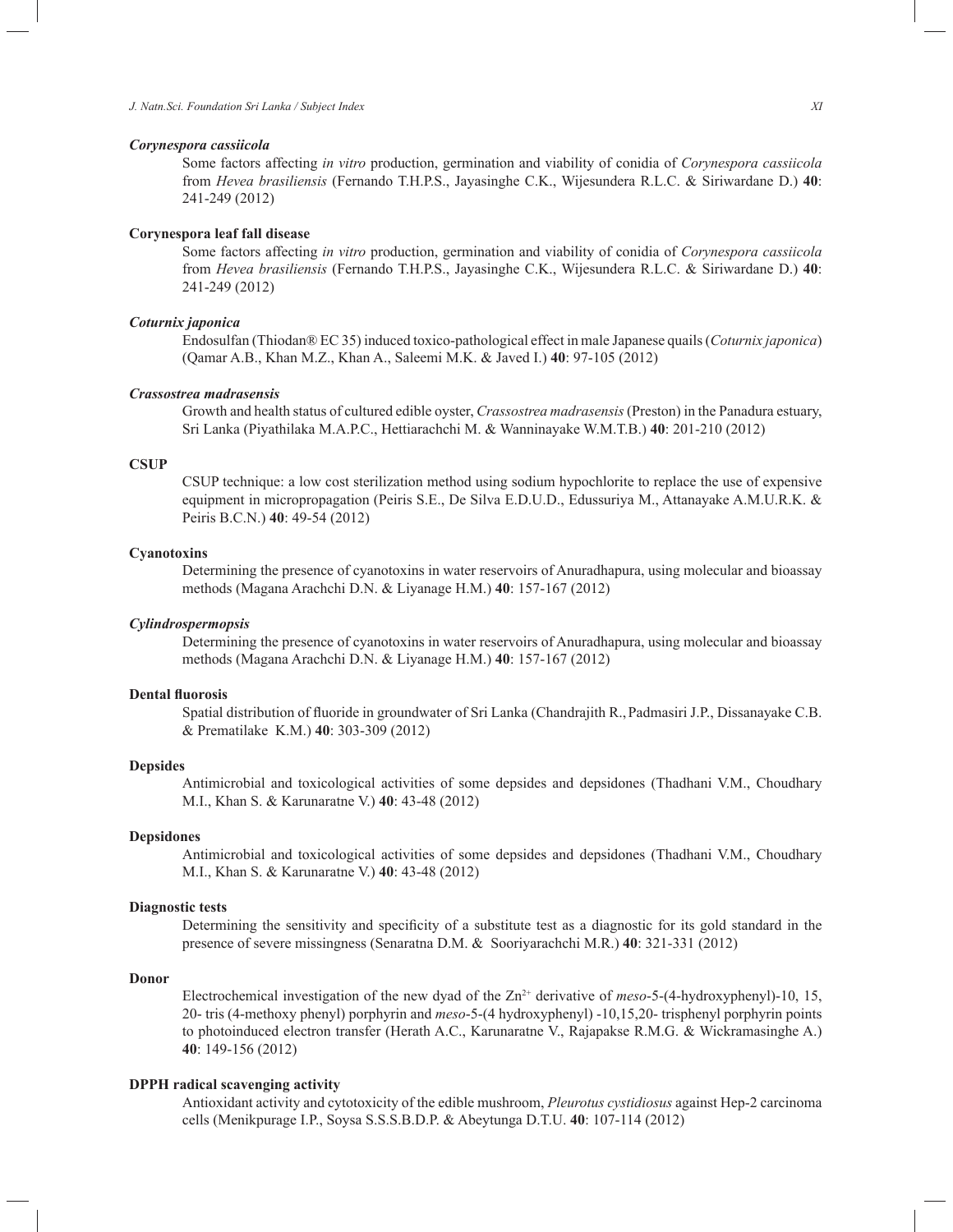## **Dry zone**

Spatial distribution of fluoride in groundwater of Sri Lanka (Chandrajith R.,Padmasiri J.P., Dissanayake C.B. & Prematilake K.M.) **40**: 303-309 (2012)

#### **Dynamic analysis**

Tsunami wave loading on buildings: a simplified approach (Bandara K.M.K. & Dias W.P.S.) **40**: 211-219 (2012)

## **Electroencephalography (EEG)**

Fixed distance neighbour classifiers in brain computer interface systems (Nanayakkara A. & Sakkaff Z.) **40**: 195-200 (2012)

#### **Elevation data**

A comparative study of elevation data from different sources for mapping the coastal inlets and their catchment boundaries (Wickramagamage P., Wickramanayake N., Kumarihamy K., Vidanapathirana E. & Larson M.) **40**: 55-65 (2012)

## **Endosulfan**

Endosulfan (Thiodan® EC 35) induced toxico-pathological effect in male Japanese quails (*Coturnix japonica*) (Qamar A.B., Khan M.Z., Khan A., Saleemi M.K. & Javed I.) **40**: 97-105 (2012)

#### **Environmental conditions**

Some factors affecting *in vitro* production, germination and viability of conidia of *Corynespora cassiicola*  from *Hevea brasiliensis* (Fernando T.H.P.S., Jayasinghe C.K., Wijesundera R.L.C. & Siriwardane D.) **40**: 241-249 (2012)

#### **Ethephon**

Replacing traditional half spiral cut by a quarter cut with Ethephon; a simple approach to solve current issues related to latex harvesting in rubber industry (Rodrigo V.H.L., Kudaligama K.V.V.S., Fernando K.M.E.P. & Yapa P.A.J.) **40:** 283-291 (2012)

## **External fouling**

Growth and health status of cultured edible oyster, *Crassostrea madrasensis* (Preston) in the Panadura estuary, Sri Lanka (Piyathilaka M.A.P.C., Hettiarachchi M. & Wanninayake W.M.T.B.) **40**: 201-210 (2012)

## **Fat free mass**

Segmental bioelectrical impedance in the assessment of body composition of Sri Lankan children (Wickramasinghe V.P., Lamabadusuriya S.P., Cleghorn G.J. & Davies P.S.W.) **40**: 231-239 (2012)

## **Fat mass**

Segmental bioelectrical impedance in the assessment of body composition of Sri Lankan children (Wickramasinghe V.P., Lamabadusuriya S.P., Cleghorn G.J. & Davies P.S.W.) **40**: 231-239 (2012)

## **Fixed distance neighbour (FDN)**

Fixed distance neighbour classifiers in brain computer interface systems (Nanayakkara A. & Sakkaff Z.) **40**: 195-200 (2012)

## **Fluoride distribution**

Spatial distribution of fluoride in groundwater of Sri Lanka (Chandrajith R.,Padmasiri J.P., Dissanayake C.B. & Prematilake K.M.) **40**: 303-309 (2012)

#### **Forest biomass**

Estimation of carbon stocks in the forest plantations of Sri Lanka (De Costa W.A.J.M. & Suranga H.R.) **40**: 9-41 (2012)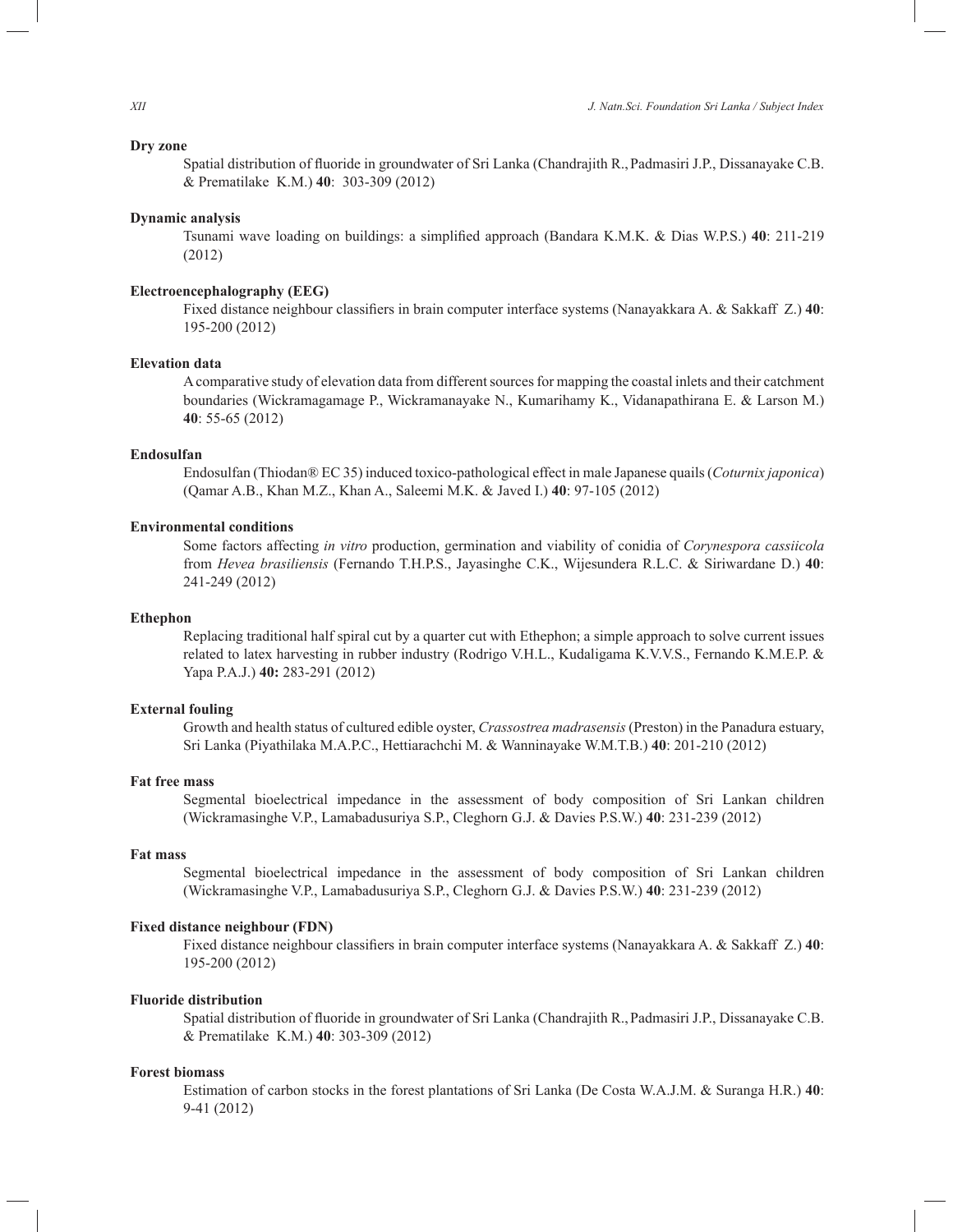#### **Fungal pathogen**

Some factors affecting *in vitro* production, germination and viability of conidia of *Corynespora cassiicola*  from *Hevea brasiliensis* (Fernando T.H.P.S., Jayasinghe C.K., Wijesundera R.L.C. & Siriwardane D.) **40**: 241-249 (2012)

## **Generalized Cochran Mantel Haenszel (GCMH) test**

Generalized Cochran Mantel Haenszel test for multilevel correlated categorical data: an algorithm and R function (De Silva D.B.U.S. & Sooriyarachchi M.R.) **40:** 137-148 (2012)

## **Glycolipids**

Liquid crystal behaviour of three novel glycosides (Abeyrathne A.R.N.M., Perera A.D.L.C. & Karunaratne D.N.) **40**: 115-121 (2012)

#### **Gold standard**

Determining the sensitivity and specificity of a substitute test as a diagnostic for its gold standard in the presence of severe missingness (Senaratna D.M. & Sooriyarachchi M.R.) **40**: 321-331 (2012)

#### **Gross primary production**

Estimation of carbon sequestration potential in coconut plantations under different agro-ecological regions and land suitability classes (Ranasinghe C.S. & Thimothias K.S.H.) **40**: 77-93 (2012)

## **Haematological values**

Endosulfan (Thiodan® EC 35) induced toxico-pathological effect in male Japanese quails (*Coturnix japonica*) (Qamar A.B., Khan M.Z., Khan A., Saleemi M.K. & Javed I.) **40**: 97-105 (2012)

#### **Haplosporidian parasite**

Growth and health status of cultured edible oyster, *Crassostrea madrasensis* (Preston) in the Panadura estuary, Sri Lanka (Piyathilaka M.A.P.C., Hettiarachchi M. & Wanninayake W.M.T.B.) **40**: 201-210 (2012)

#### *Hevea brasiliensis*

Replacing traditional half spiral cut by a quarter cut with Ethephon; a simple approach to solve current issues related to latex harvesting in rubber industry (Rodrigo V.H.L., Kudaligama K.V.V.S., Fernando K.M.E.P. & Yapa P.A.J.) **40:** 283-291 (2012)

#### **Hinge formation**

Tsunami wave loading on buildings: a simplified approach (Bandara K.M.K. & Dias W.P.S.) **40**: 211-219 (2012)

#### **Histopathology**

Endosulfan (Thiodan® EC 35) induced toxico-pathological effect in male Japanese quails (*Coturnix japonica*) (Qamar A.B., Khan M.Z., Khan A., Saleemi M.K. & Javed I.) **40**: 97-105 (2012)

#### *Hortonia*

Evaluation of species limits of *Hortonia* by DNA barcoding (Rajapakse S., Iddamalgoda P., Ratnayake R., Wijesundara D.S.A., Bandara B.M.R. & Karunaratne V.) **40**: 345-349 (2012)

#### **Impedance index**

Segmental bioelectrical impedance in the assessment of body composition of Sri Lankan children (Wickramasinghe V.P., Lamabadusuriya S.P., Cleghorn G.J. & Davies P.S.W.) **40**: 231-239 (2012)

#### **Impulsive force**

Tsunami wave loading on buildings: a simplified approach (Bandara K.M.K. & Dias W.P.S.) **40**: 211-219 (2012)

#### **Invasive plants**

Current status and management options for invasive plants at the Mihintale Wildlife Sanctuary (Ranwala S.M.W. & Thushari P.G.I.) **40**: 67-76 (2012)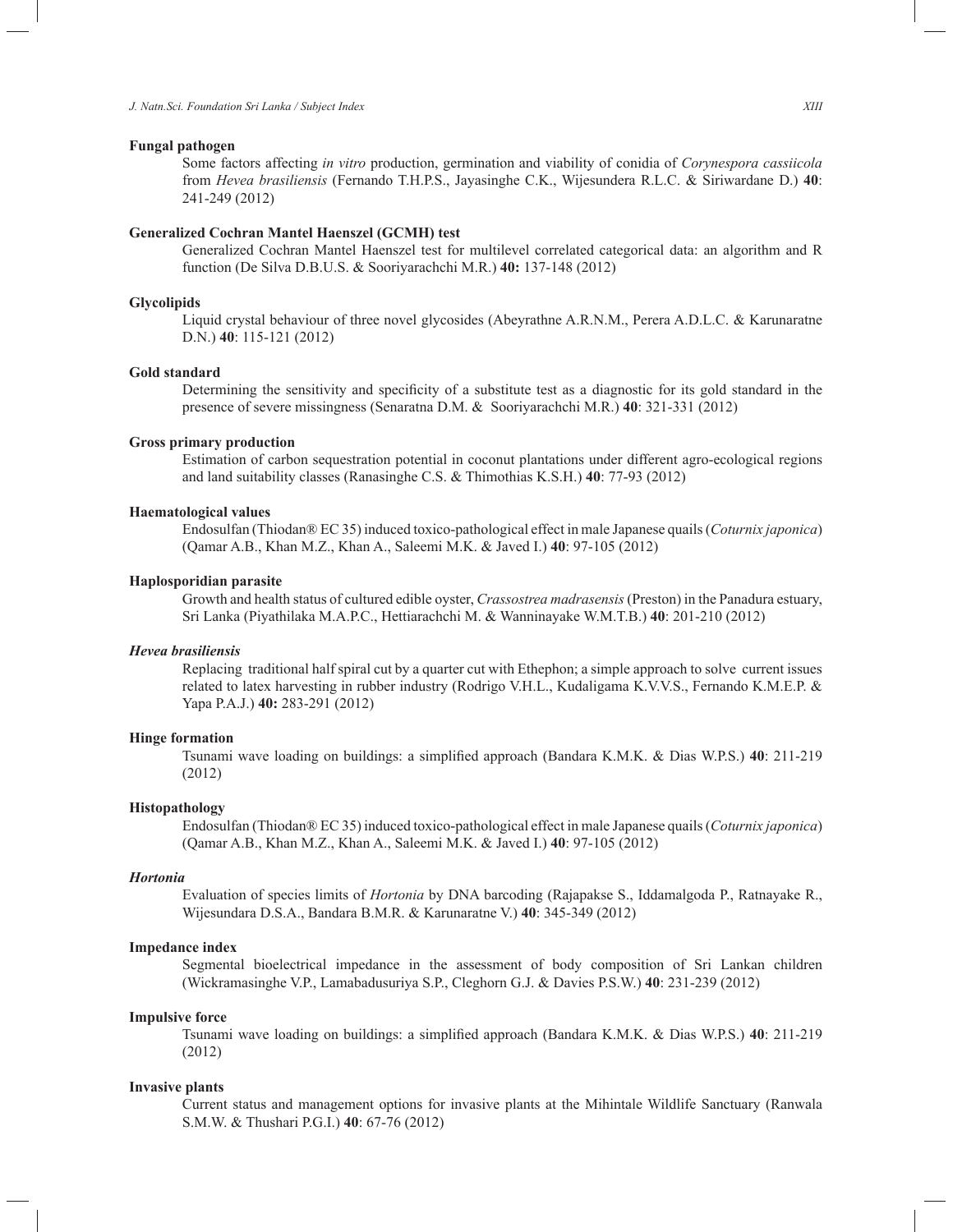## **ITS**

Evaluation of species limits of *Hortonia* by DNA barcoding (Rajapakse S., Iddamalgoda P., Ratnayake R., Wijesundara D.S.A., Bandara B.M.R. & Karunaratne V.) **40**: 345-349 (2012)

## **Japanese quail**

Endosulfan (Thiodan® EC 35) induced toxico-pathological effect in male Japanese quails (*Coturnix japonica*) (Qamar A.B., Khan M.Z., Khan A., Saleemi M.K. & Javed I.) **40**: 97-105 (2012)

## **K nearest neighbours (kNN)**

Fixed distance neighbour classifiers in brain computer interface systems (Nanayakkara A. & Sakkaff Z.) **40**: 195-200 (2012)

## *Lantana Camara*

Current status and management options for invasive plants at the Mihintale Wildlife Sanctuary (Ranwala S.M.W. & Thushari P.G.I.) **40**: 67-76 (2012)

## **LDH activity**

Antioxidant activity and cytotoxicity of the edible mushroom, *Pleurotus cystidiosus* against Hep-2 carcinoma cells (Menikpurage I.P., Soysa S.S.S.B.D.P. & Abeytunga D.T.U. **40**: 107-114 (2012)

## **Leishmaniasis**

Report of the presence of *Phlebotomus (Phlebotomus) salehi* Mesghali in Sri Lanka: a potential cutaneous leishmaniasis vector (Gajapathy K. & Surendran S.N.) **40**: 169-173 (2012)

#### **Lichen substances**

Antimicrobial and toxicological activities of some depsides and depsidones (Thadhani V.M., Choudhary M.I., Khan S. & Karunaratne V.) **40**: 43-48 (2012)

## **LiDAR**

A comparative study of elevation data from different sources for mapping the coastal inlets and their catchment boundaries (Wickramagamage P., Wickramanayake N., Kumarihamy K., Vidanapathirana E. & Larson M.) **40**: 55-65 (2012)

## **Liquid crystal**

Liquid crystal behaviour of three novel glycosides (Abeyrathne A.R.N.M., Perera A.D.L.C. & Karunaratne D.N.) **40**: 115-121 (2012)

## **Low cost micro propagation**

CSUP technique: a low cost sterilization method using sodium hypochlorite to replace the use of expensive equipment in micropropagation (Peiris S.E., De Silva E.D.U.D., Edussuriya M., Attanayake A.M.U.R.K. & Peiris B.C.N.) **40**: 49-54 (2012)

#### **Low intensity harvesting**

Replacing traditional half spiral cut by a quarter cut with Ethephon; a simple approach to solve current issues related to latex harvesting in rubber industry (Rodrigo V.H.L., Kudaligama K.V.V.S., Fernando K.M.E.P. & Yapa P.A.J.) **40:** 283-291 (2012)

## **Lyotropic**

Liquid crystal behaviour of three novel glycosides (Abeyrathne A.R.N.M., Perera A.D.L.C. & Karunaratne D.N.) **40**: 115-121 (2012)

#### **Mapping**

A comparative study of elevation data from different sources for mapping the coastal inlets and their catchment boundaries (Wickramagamage P., Wickramanayake N., Kumarihamy K., Vidanapathirana E. & Larson M.) **40**: 55-65 (2012)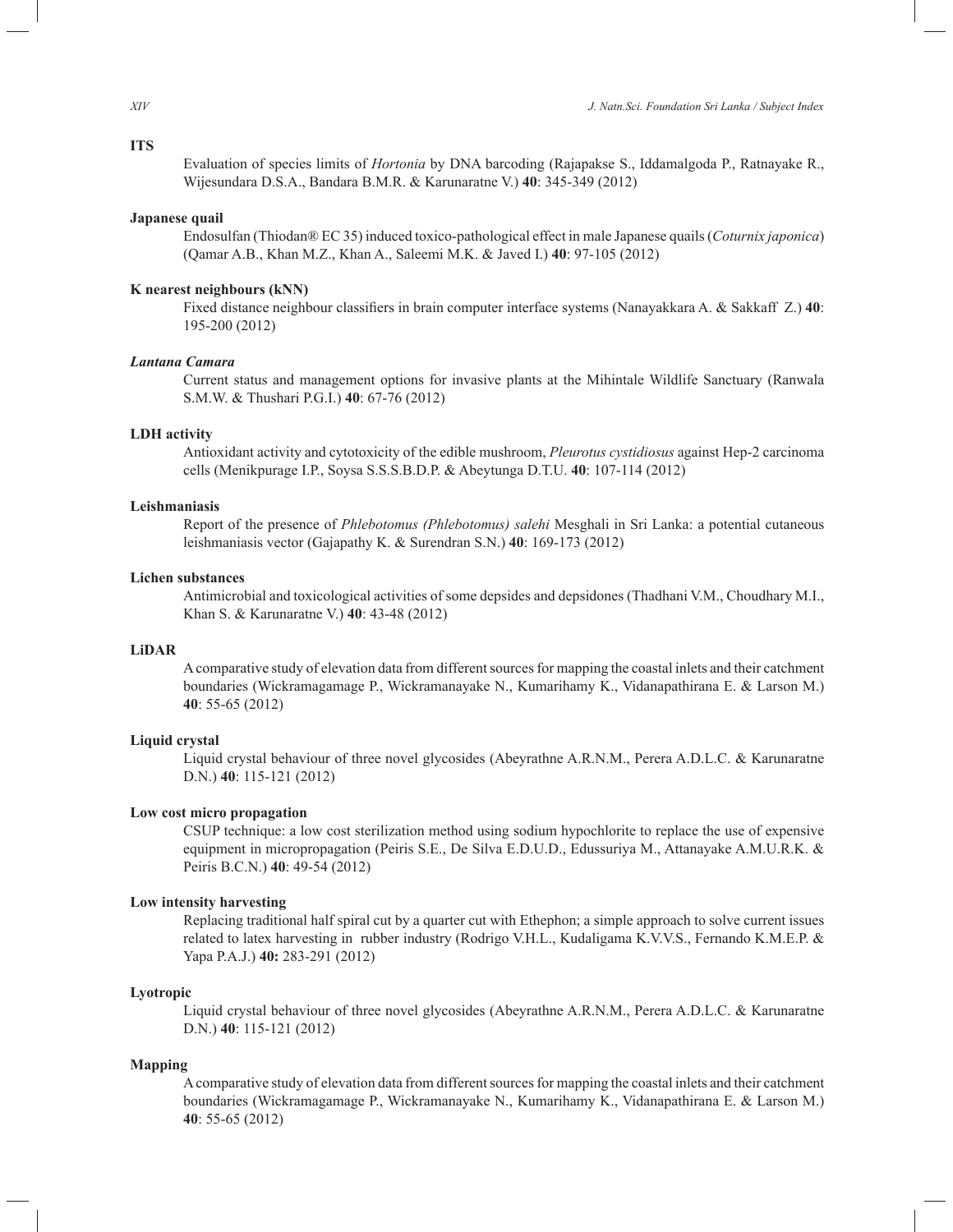#### **Marshall parameters**

Evaluation of the effect of Superpave aggregate gradations on Marshall mix design parameters of wearing course (Mampearachchi W.K. & Fernando P.R.D.) **40**: 183-194 (2012)

## **Mechanisms of salt tolerance**

Identification of Sri Lankan rice varieties having osmotic and ionic stress tolerance during the first phase of salinity stress (De Costa W.A.J.M., Wijeratne M.A.D. & De Costa D.M.) **40**: 251-280 (2012)

#### *Microcystis*

Determining the presence of cyanotoxins in water reservoirs of Anuradhapura, using molecular and bioassay methods (Magana Arachchi D.N. & Liyanage H.M.) **40**: 157-167 (2012)

## **Mihintale**

Current status and management options for invasive plants at the Mihintale Wildlife Sanctuary (Ranwala S.M.W. & Thushari P.G.I.) **40**: 67-76 (2012)

## **Missing value analysis**

Determining the sensitivity and specificity of a substitute test as a diagnostic for its gold standard in the presence of severe missingness (Senaratna D.M. & Sooriyarachchi M.R.) **40**: 321-331 (2012)

## **MTT**

Antioxidant activity and cytotoxicity of the edible mushroom, *Pleurotus cystidiosus* against Hep-2 carcinoma cells (Menikpurage I.P., Soysa S.S.S.B.D.P. & Abeytunga D.T.U. **40**: 107-114 (2012)

#### **Multilevel correlated categorical data**

Generalized Cochran Mantel Haenszel test for multilevel correlated categorical data: an algorithm and R function (De Silva D.B.U.S. & Sooriyarachchi M.R.) **40:** 137-148 (2012)

## **Multiple imputation**

Determining the sensitivity and specificity of a substitute test as a diagnostic for its gold standard in the presence of severe missingness (Senaratna D.M. & Sooriyarachchi M.R.) **40**: 321-331 (2012)

#### **Multiple Imputation**

Determining the sensitivity and specificity of a substitute test as a diagnostic for its gold standard in the presence of severe missingness (Senaratna D.M. & Sooriyarachchi M.R.) **40**: 321-331 (2012)

## **Mushroom**

Antioxidant activity and cytotoxicity of the edible mushroom, *Pleurotus cystidiosus* against Hep-2 carcinoma cells (Menikpurage I.P., Soysa S.S.S.B.D.P. & Abeytunga D.T.U. **40**: 107-114 (2012)

#### **Mwind**

Effect of surface wind and wind vectors on sea surface chlorophyll *a* distribution in the ocean waters surrounding Sri Lanka for the period 1999 – 2003 (K.K.A.S. Yapa) **40**: 221-229 (2012)

## **Net carbon balance**

Estimation of carbon sequestration potential in coconut plantations under different agro-ecological regions and land suitability classes (Ranasinghe C.S. & Thimothias K.S.H.) **40**: 77-93 (2012)

## **Overlays**

Feasibility of whitetopping pavements for resurfacing thin asphalt pavements (Mampearachchi W.K., Kosgolla J.V. & Tia M.) **40**: 293-302 (2012)

#### **Oyster**

Growth and health status of cultured edible oyster, *Crassostrea madrasensis* (Preston) in the Panadura estuary, Sri Lanka (Piyathilaka M.A.P.C., Hettiarachchi M. & Wanninayake W.M.T.B.) **40**: 201-210 (2012)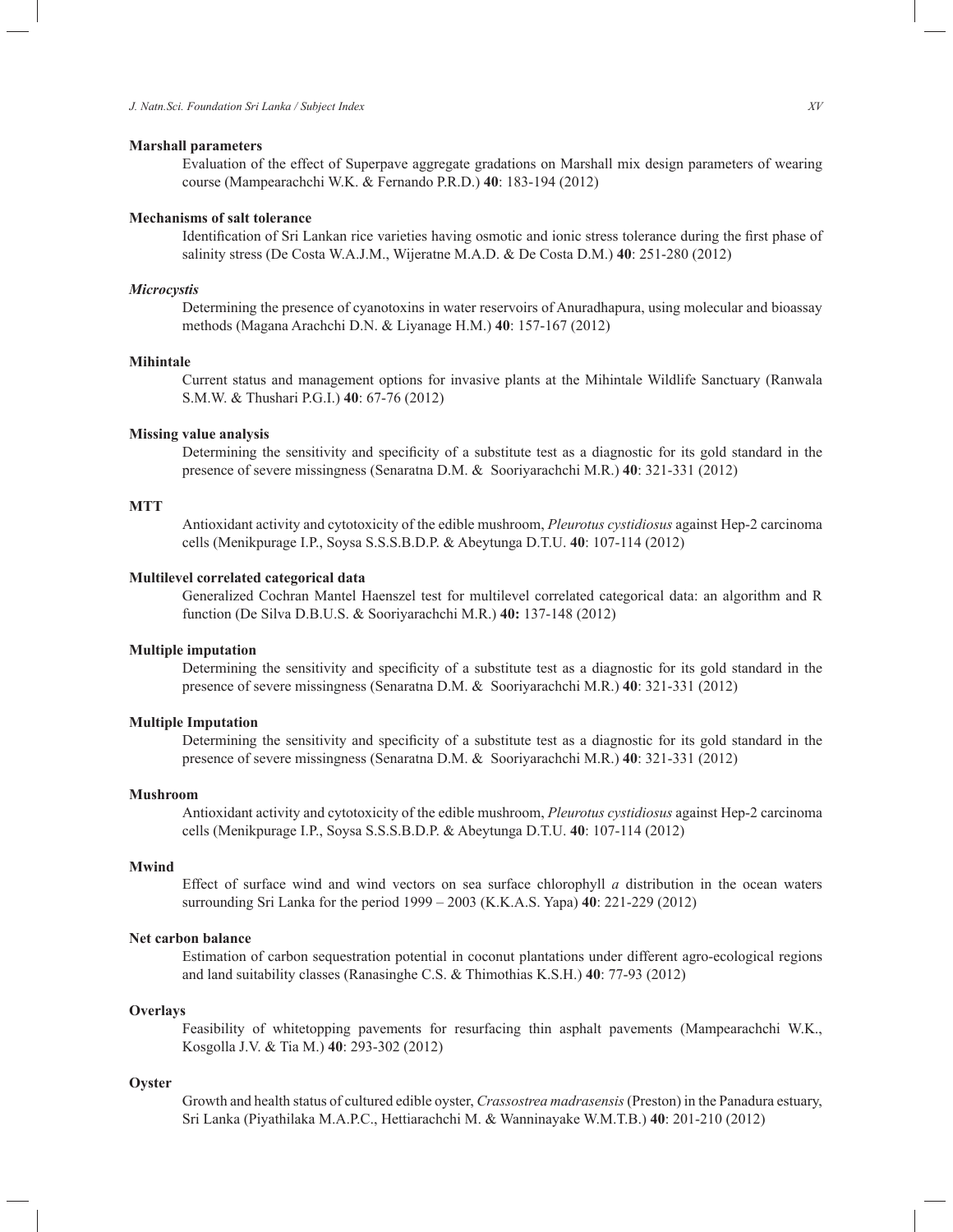## **Palm respiration**

Estimation of carbon sequestration potential in coconut plantations under different agro-ecological regions and land suitability classes (Ranasinghe C.S. & Thimothias K.S.H.) **40**: 77-93 (2012)

### **Pathogenicity**

Some factors affecting *in vitro* production, germination and viability of conidia of *Corynespora cassiicola*  from *Hevea brasiliensis* (Fernando T.H.P.S., Jayasinghe C.K., Wijesundera R.L.C. & Siriwardane D.) **40**: 241-249 (2012)

## **PCR**

Determining the presence of cyanotoxins in water reservoirs of Anuradhapura, using molecular and bioassay methods (Magana Arachchi D.N. & Liyanage H.M.) **40**: 157-167 (2012)

## **Penetration**

Review of asphalt binder grading systems for hot mix asphalt pavements in Sri Lanka (Mampearachchi W.K., Mihirani G.S., Binduhewa B.W.P. & Lalithya G.D.D.) **40**: 311-320 (2012)

## **Pesticide**

Chlorpyrifos contamination of fresh water in a commercial vegetable cultivation area in Sri Lanka and factors affecting the contamination (Menike A.M.W.*,* Shanthini R., Kalpage C.S., Karunarathna D.G.G.P.& Kankanamge A.) **40**: 333-344 (2012)

## **Phase I salt tolerance**

Identification of Sri Lankan rice varieties having osmotic and ionic stress tolerance during the first phase of salinity stress (De Costa W.A.J.M., Wijeratne M.A.D. & De Costa D.M.) **40**: 251-280 (2012)

#### *Phlebotomus (Phlebotomus) salehi*

Report of the presence of *Phlebotomus (Phlebotomus) salehi* Mesghali in Sri Lanka: a potential cutaneous leishmaniasis vector (Gajapathy K. & Surendran S.N.) **40**: 169-173 (2012)

## **Photoinduced electron transfer**

Electrochemical investigation of the new dyad of the Zn<sup>2+</sup> derivative of *meso*-5-(4-hydroxyphenyl)-10, 15, 20- tris (4-methoxy phenyl) porphyrin and *meso*-5-(4 hydroxyphenyl) -10,15,20- trisphenyl porphyrin points to photoinduced electron transfer (Herath A.C., Karunaratne V., Rajapakse R.M.G. & Wickramasinghe A.) **40**: 149-156 (2012)

#### **Pokkali**

Determination of the appropriate level of salinity for screening of hydroponically grown rice for salt tolerance (De Costa W.A.J.M., Wijeratne M.A.D., De Costa D.M. & Zahra A.R.F.) **40**: 123-136 (2012)

## **Pollution**

Chlorpyrifos contamination of fresh water in a commercial vegetable cultivation area in Sri Lanka and factors affecting the contamination (Menike A.M.W.*,* Shanthini R., Kalpage C.S., Karunarathna D.G.G.P.& Kankanamge A.) **40**: 333-344 (2012)

#### **Porphyrin dyad**

Electrochemical investigation of the new dyad of the Zn2+ derivative of *meso*-5-(4-hydroxyphenyl)-10, 15, 20- tris (4-methoxy phenyl) porphyrin and *meso*-5-(4 hydroxyphenyl) -10,15,20- trisphenyl porphyrin points to photoinduced electron transfer (Herath A.C., Karunaratne V., Rajapakse R.M.G. & Wickramasinghe A.) **40**: 149-156 (2012)

#### **R functions**

Generalized Cochran Mantel Haenszel test for multilevel correlated categorical data: an algorithm and R function (De Silva D.B.U.S. & Sooriyarachchi M.R.) **40:** 137-148 (2012)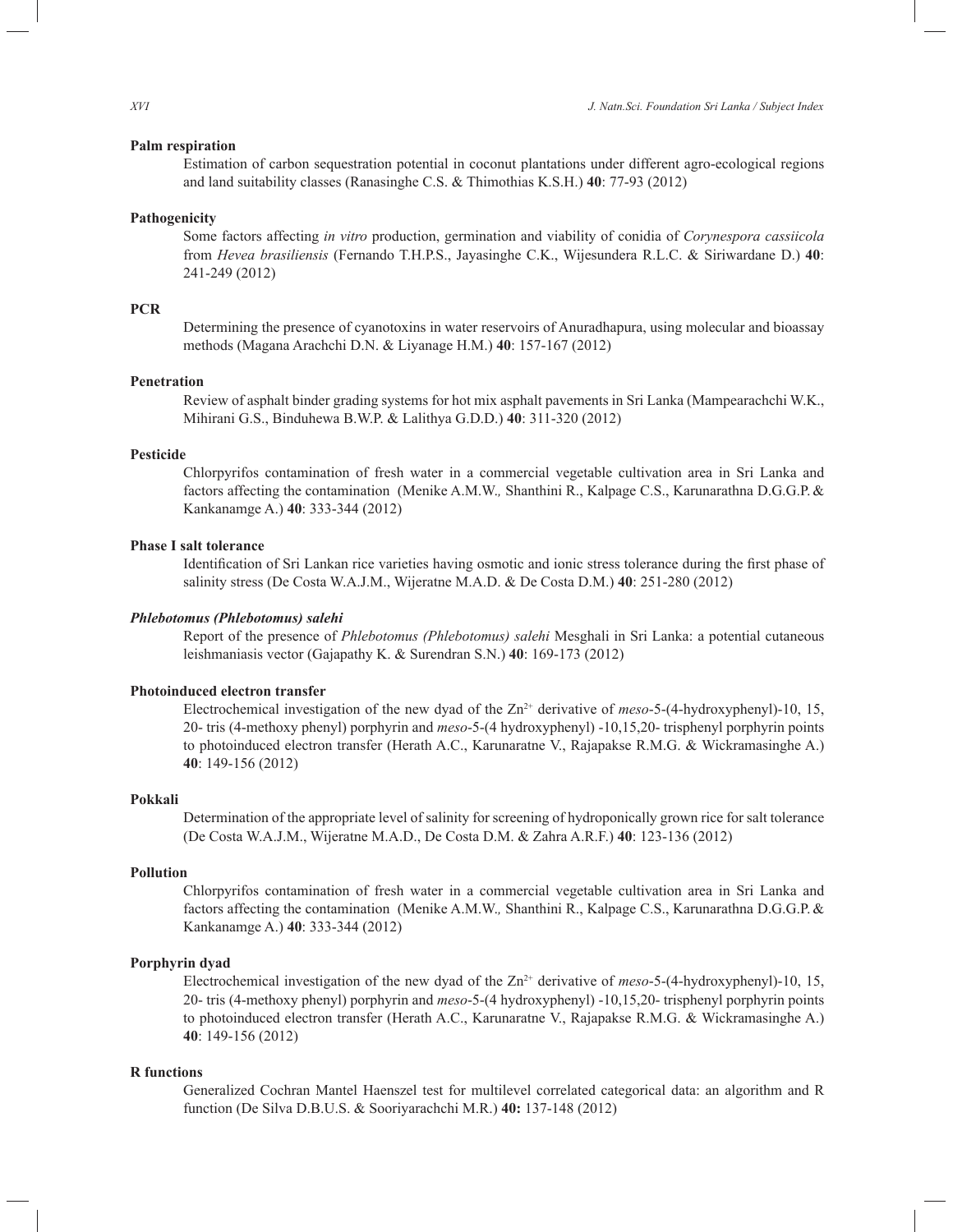## **Relative water content**

Identification of Sri Lankan rice varieties having osmotic and ionic stress tolerance during the first phase of salinity stress (De Costa W.A.J.M., Wijeratne M.A.D. & De Costa D.M.) **40**: 251-280 (2012)

## **Restricted zone**

Evaluation of the effect of Superpave aggregate gradations on Marshall mix design parameters of wearing course (Mampearachchi W.K. & Fernando P.R.D.) **40**: 183-194 (2012)

#### **Rice**

Determination of the appropriate level of salinity for screening of hydroponically grown rice for salt tolerance (De Costa W.A.J.M., Wijeratne M.A.D., De Costa D.M. & Zahra A.R.F.) **40**: 123-136 (2012)

## **ROC curve analysis**

Determining the sensitivity and specificity of a substitute test as a diagnostic for its gold standard in the presence of severe missingness (Senaratna D.M. & Sooriyarachchi M.R.) **40**: 321-331 (2012)

### **Rubber plant**

Some factors affecting *in vitro* production, germination and viability of conidia of *Corynespora cassiicola*  from *Hevea brasiliensis* (Fernando T.H.P.S., Jayasinghe C.K., Wijesundera R.L.C. & Siriwardane D.) **40**: 241-249 (2012)

## **Rubber**

Replacing traditional half spiral cut by a quarter cut with Ethephon; a simple approach to solve current issues related to latex harvesting in rubber industry (Rodrigo V.H.L., Kudaligama K.V.V.S., Fernando K.M.E.P. & Yapa P.A.J.) **40:** 283-291 (2012)

## **Salt-stress**

Determination of the appropriate level of salinity for screening of hydroponically grown rice for salt tolerance (De Costa W.A.J.M., Wijeratne M.A.D., De Costa D.M. & Zahra A.R.F.) **40**: 123-136 (2012)

#### **Salt-stress**

Identification of Sri Lankan rice varieties having osmotic and ionic stress tolerance during the first phase of salinity stress (De Costa W.A.J.M., Wijeratne M.A.D. & De Costa D.M.) **40**: 251-280 (2012)

## **Salvinia**

Current status and management options for invasive plants at the Mihintale Wildlife Sanctuary (Ranwala S.M.W. & Thushari P.G.I.) **40**: 67-76 (2012)

#### **Sandfly**

Report of the presence of *Phlebotomus (Phlebotomus) salehi* Mesghali in Sri Lanka: a potential cutaneous leishmaniasis vector (Gajapathy K. & Surendran S.N.) **40**: 169-173 (2012)

#### **Segmental BIA**

Segmental bioelectrical impedance in the assessment of body composition of Sri Lankan children (Wickramasinghe V.P., Lamabadusuriya S.P., Cleghorn G.J. & Davies P.S.W.) **40**: 231-239 (2012)

#### **Sequence divergence**

Evaluation of species limits of *Hortonia* by DNA barcoding (Rajapakse S., Iddamalgoda P., Ratnayake R., Wijesundara D.S.A., Bandara B.M.R. & Karunaratne V.) **40**: 345-349 (2012)

## **Skeletal fluorosis**

Spatial distribution of fluoride in groundwater of Sri Lanka (Chandrajith R.,Padmasiri J.P., Dissanayake C.B. & Prematilake K.M.) **40**: 303-309 (2012)

### **Sodium exclusion**

Identification of Sri Lankan rice varieties having osmotic and ionic stress tolerance during the first phase of salinity stress (De Costa W.A.J.M., Wijeratne M.A.D. & De Costa D.M.) **40**: 251-280 (2012)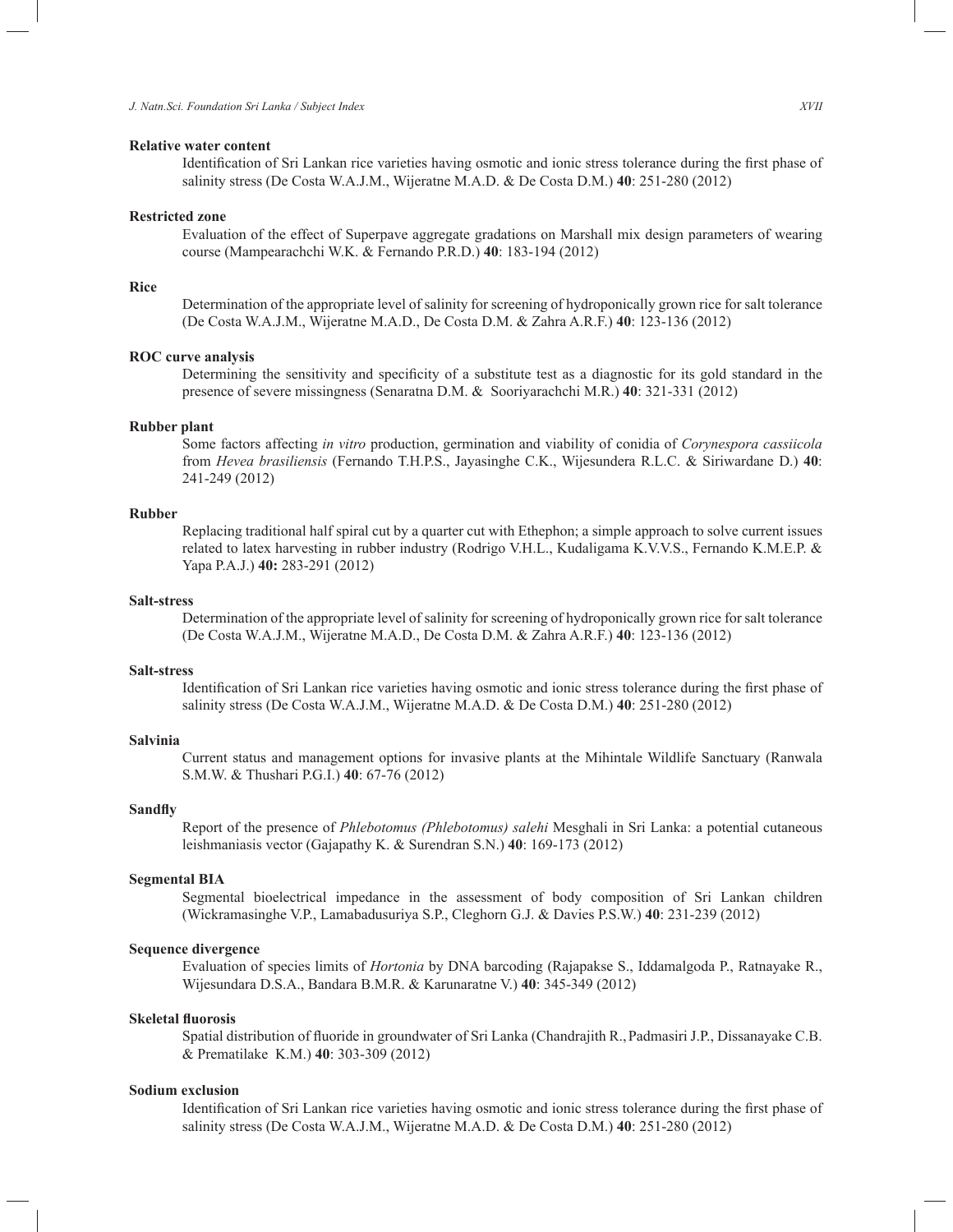## **Sodium hypochlorite**

CSUP technique: a low cost sterilization method using sodium hypochlorite to replace the use of expensive equipment in micropropagation (Peiris S.E., De Silva E.D.U.D., Edussuriya M., Attanayake A.M.U.R.K. & Peiris B.C.N.) **40**: 49-54 (2012)

#### **Soil respiration**

Estimation of carbon sequestration potential in coconut plantations under different agro-ecological regions and land suitability classes (Ranasinghe C.S. & Thimothias K.S.H.) **40**: 77-93 (2012)

## **Spatial distribution map**

Spatial distribution of fluoride in groundwater of Sri Lanka (Chandrajith R.,Padmasiri J.P., Dissanayake C.B. & Prematilake K.M.) **40**: 303-309 (2012)

## **Specific resistivity**

Segmental bioelectrical impedance in the assessment of body composition of Sri Lankan children (Wickramasinghe V.P., Lamabadusuriya S.P., Cleghorn G.J. & Davies P.S.W.) **40**: 231-239 (2012)

## **Sri Lanka**

Report of the presence of *Phlebotomus (Phlebotomus) salehi* Mesghali in Sri Lanka: a potential cutaneous leishmaniasis vector (Gajapathy K. & Surendran S.N.) **40**: 169-173 (2012)

#### **Sri Lankan children**

Segmental bioelectrical impedance in the assessment of body composition of Sri Lankan children (Wickramasinghe V.P., Lamabadusuriya S.P., Cleghorn G.J. & Davies P.S.W.) **40**: 231-239 (2012)

## **SRTM** A

 comparative study of elevation data from different sources for mapping the coastal inlets and their catchment boundaries (Wickramagamage P., Wickramanayake N., Kumarihamy K., Vidanapathirana E. & Larson M.) **40**: 55-65 (2012)

## **Stimulation**

Replacing traditional half spiral cut by a quarter cut with Ethephon; a simple approach to solve current issues related to latex harvesting in rubber industry (Rodrigo V.H.L., Kudaligama K.V.V.S., Fernando K.M.E.P. & Yapa P.A.J.) **40:** 283-291 (2012)

#### **Substitute test**

Determining the sensitivity and specificity of a substitute test as a diagnostic for its gold standard in the presence of severe missingness (Senaratna D.M. & Sooriyarachchi M.R.) **40**: 321-331 (2012)

#### **Superpave gradation**

Evaluation of the effect of Superpave aggregate gradations on Marshall mix design parameters of wearing course (Mampearachchi W.K. & Fernando P.R.D.) **40**: 183-194 (2012)

## **Superpave**

Review of asphalt binder grading systems for hot mix asphalt pavements in Sri Lanka (Mampearachchi W.K., Mihirani G.S., Binduhewa B.W.P. & Lalithya G.D.D.) **40**: 311-320 (2012)

## **Surface water**

Chlorpyrifos contamination of fresh water in a commercial vegetable cultivation area in Sri Lanka and factors affecting the contamination (Menike A.M.W.*,* Shanthini R., Kalpage C.S., Karunarathna D.G.G.P.& Kankanamge A.) **40**: 333-344 (2012)

#### **Thermotropic**

Liquid crystal behaviour of three novel glycosides (Abeyrathne A.R.N.M., Perera A.D.L.C. & Karunaratne D.N.) **40**: 115-121 (2012)